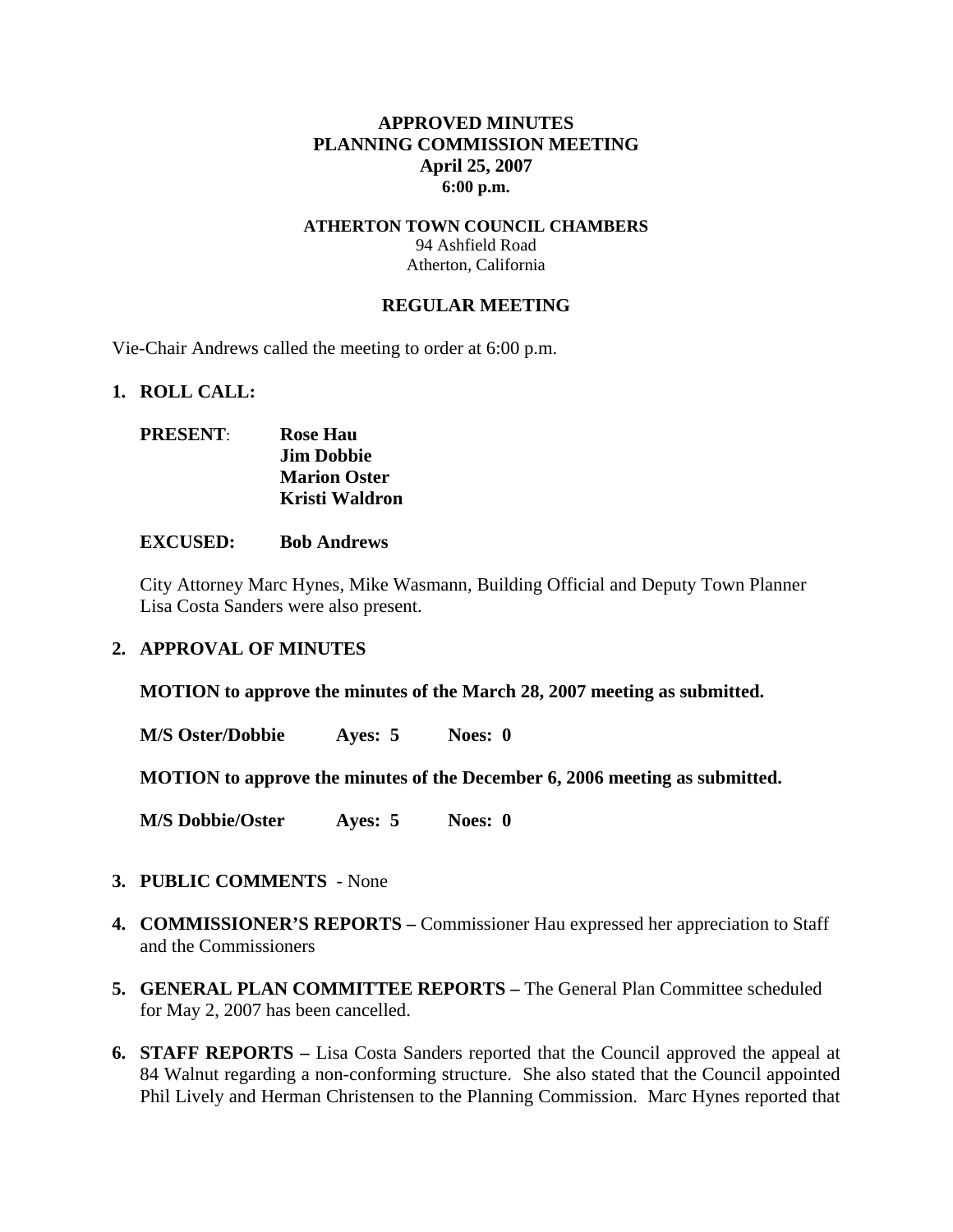the Superior Court hearing regarding the urns at 51 Laburnam is scheduled for April 26, 2007 at 9:00 a.m.

# **7. NEW BUSINESS - Annual Master Plan Update, Sacred Heart Schools, 150 Valparaiso**

Sandy Dubinsky, Chief Operating Officer, Sacred Heart Schools reviewed the update to the master plan indicating improvements include; additional perimeter landscape, circulation changes, replacement of the Morey building, replacement of the 300 and 400 buildings as well as removal of the portables. Parking will be kept at the perimeter of the site. In response to a question, Ms. Dubinsky indicated projected growth of approximately 30 students in the middle school and approximately 40 students at the high school. In response to a question, Ms. Dubinsky stated that the artificial turf is fantastic, with good drainage and excellent for maintenance. In response to a question on use of green building practices with the improvements, Ms. Dubinsky stated that all new development will be sustainable and green.

Ms. Dubinsky announced that Joe Ciangalini has accepted a position in New York and introduced the new director of schools, Mr. Richard Dioli.

## OPEN PUBLIC HEARING

Phil Lively, Hawthorn, questioned the change in circulation.

Sandy Dubinsky stated that the school will complete a traffic study when apply for a conditional use permit for the new building.

## CLOSE PUBLIC HEARING

## **MOTION to accept the Sacred Heart Schools Master Plan for filing.**

**M/S Hau/Oster Ayes: 4 Noes: 0** 

# **PUBLIC HEARINGS**

**8. Conditional Use Permit- 84 Lupin Lane –** Conditional Use Permit to allow occupancy of an accessory structure during construction of a new main residence. Atherton Municipal Code Section 17.36.055(D).

Lisa Costa Sanders presented the staff reported and indicated staff support for occupancy of the accessory structure with the posting of a bond.

Steve Borlick, Architect, stated that they intend to start construction of the pool house and garage first. Once they receive a final on the guest house, the owners will move in and they will start construction on the new residence.